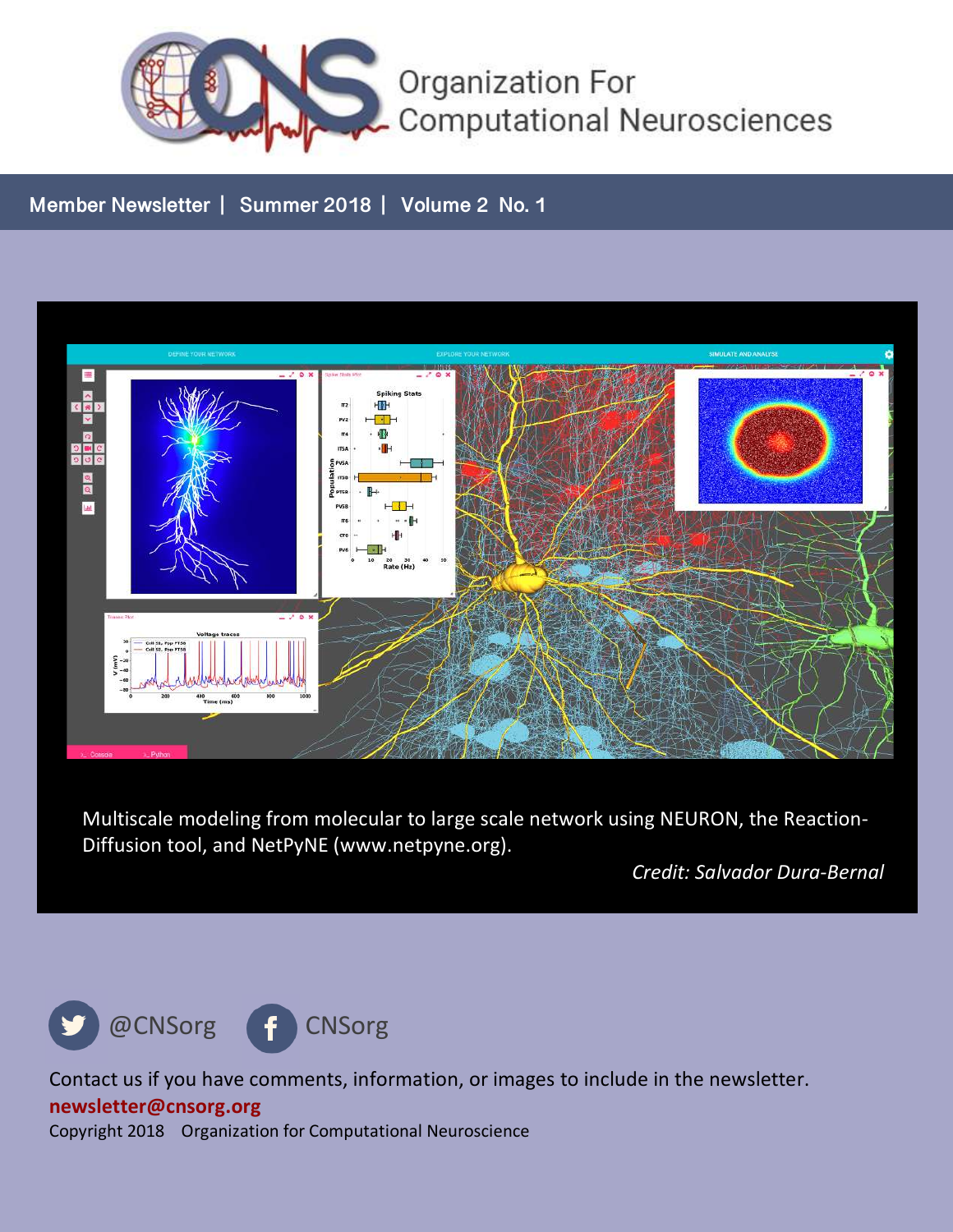OCNS, Inc is a US non-profit, 501(c)(3) serving organization supporting the Computational Neuroscience community internationally. We seek sponsorship from corporate and philanthropic organizations for support of student travel and registration to the annual meeting, student awards, and hosting of topical workshops. For more information about how you can contribute, please email sponsorship@cnsorg.org.

#### **OCNS Newsletter**

**Editor**: Sharon Crook **Contributors**: Hermann Cuntz, Salvador Dura-Bernal, Richard Gerkin, Thomas Nowotny, Astrid Prinz, Malin Sandström, Eric Shea-Brown, Shreejoy Tripathy, Martin Zapotocky

## OCNS President Astrid Prinz



Why be a member of the OCNS? There are clear scientific benefits to attending the Annual CNS Meeting and receiving communications from the OCNS. For example, check out the fantastic twitter and facebook feeds to keep up with all the latest research publications in computational neuroscience! (For more about specific member benefits, visit http://www.cnsorg.org/member-benefits.) Perhaps it is equally important that by supporting OCNS, you are supporting the next generation of scientists. We are a relatively small organization, but one of our goals is to create a community where all computational neuroscientists can feel welcome and supported. Our mission states that our purpose is "to create a scientific and educational forum for everyone…". We also specifically state that one goal of the Annual CNS Meeting is to serve as a forum for "young scientists to present their work and to interact with senior leaders in the field". This is a unique feature of the culture of the CNS Meeting that provides incentive (beyond the science) for many of us to return to the meeting year after year. Maintaining this culture requires that we all contribute to a positive atmosphere of inclusiveness at the meeting and in our everyday interactions with other scientists and students.

Like other scientific societies, the success of our programs depends on our many volunteers. Very busy people in our research community spend significant amounts of time contributing to the success of the meeting and other OCNS activities. As we look to expand the benefits of membership for OCNS, we will need additional volunteers. If you have ideas about ways to enhance our contributions to the community, contact one of your officers or Board members with your ideas. I look forward to seeing many of you in Seattle in July for the 27<sup>th</sup> Annual Computational Neuroscience Meeting.

Astrid Print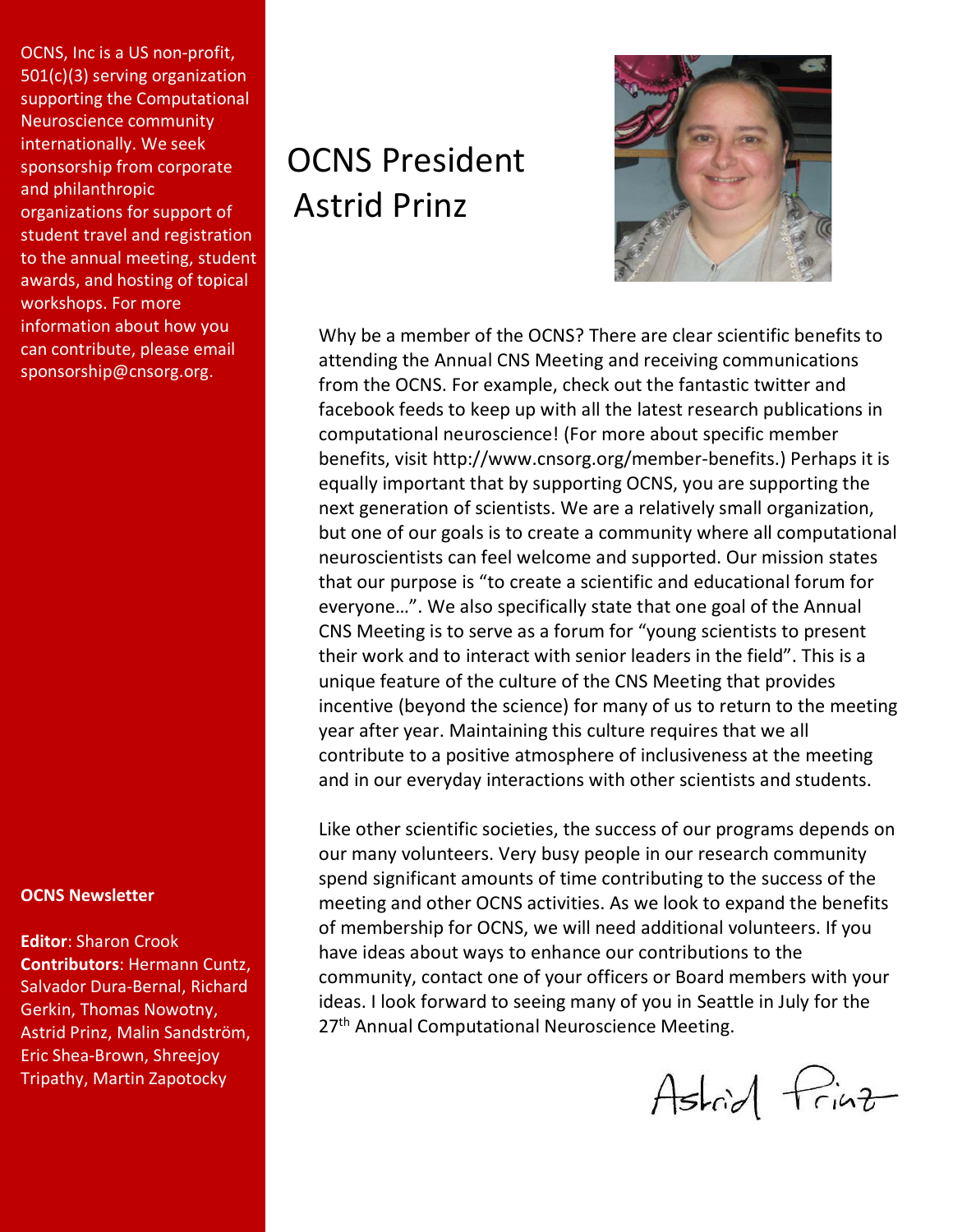# CNS 2018 "Annual Computational Neuroscience Meeting July 13-18, 2018 Seattle, USA

#### **Local Organizers:**

Christof Koch, Allen Institute Adrienne Fairhall, University of Washington Eric Shea-Brown, University of Washington

#### **Keynote Speakers:**

Eve Marder, Brandeis University Nancy Kopell, Boston University Daniel Wolpert, University of Cambridge Rajesh Rao, University of Washington

Please note that the Main Meeting begins the evening of Friday July 13 and runs through Monday July 16. It will be preceded by a day of Tutorials (Friday July 13) and followed by two days of Workshops (Tuesday July 17 and Wednesday July 18). July 14-16, Main Meeting activities will be held at the University of Washington. Tutorials, Workshops, and the keynote talk the evening of Friday July 13 will be held nearby at (and near) the Allen Institute. See the meeting website for more information about precise locations of events and lodging that is available close to the meeting venues.



Logistics: There is a direct bus line that runs between University of Washington and Allen Institute that takes about 15 minutes and costs between \$2.50-\$3.50. You must have exact change; no change is made on the bus.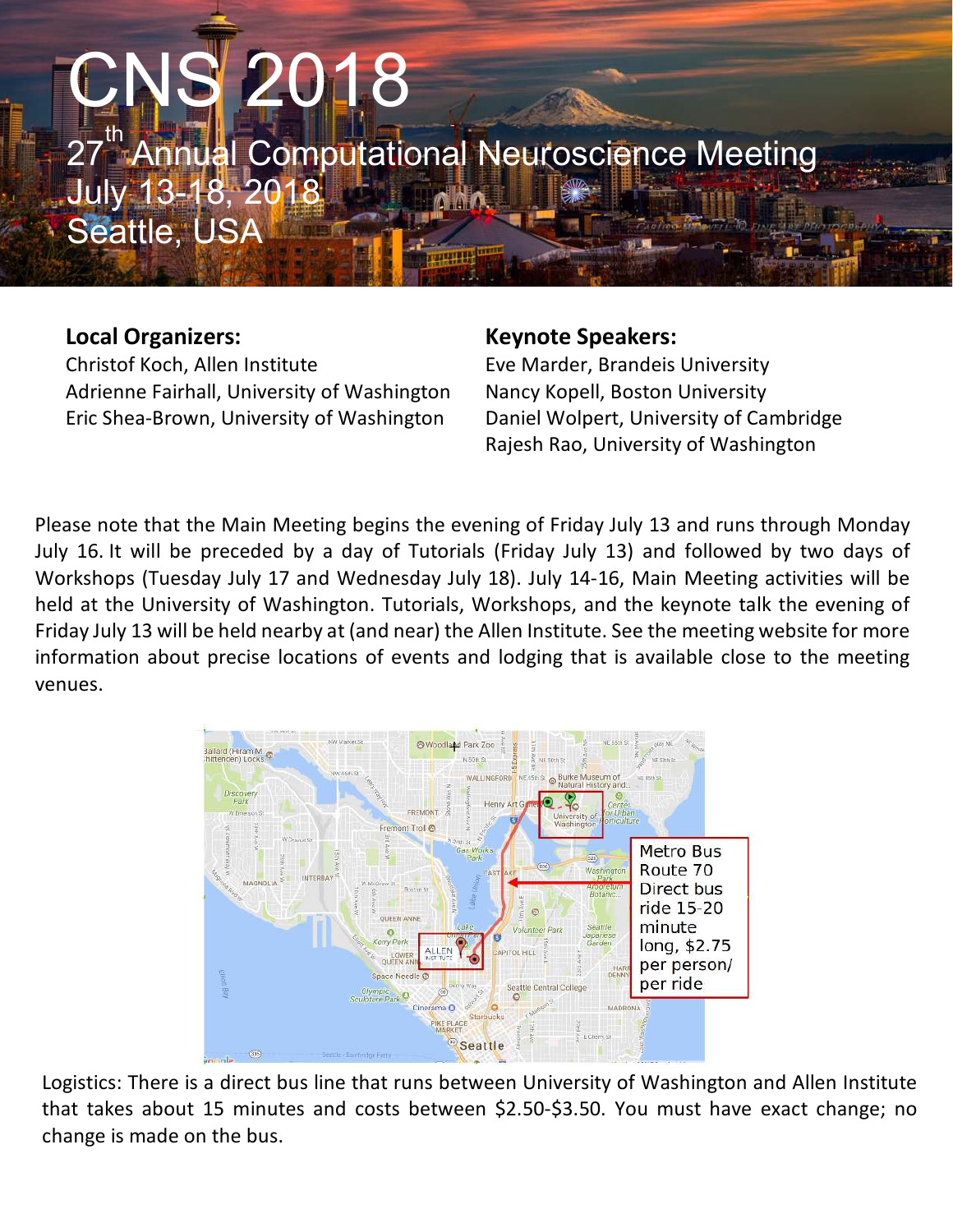# CNS 2018 TUTORIALS July 13, 2018, Allen Institute, Seattle, Washington

*Tutorials are intended as introductions into main methodologies of various fields in computational neuroscience. This year, CNS tutorials offer introductory full day courses on cellular and network level modelling as well as specialized half day tutorials. Tutorials are particularly tailored for early stage researchers as well as researchers entering a new field in computational neuroscience.*

### **Whole day tutorials**

*Allen Institute Brain Observatory and Brain Modeling Toolkit tutorial* Yazan Billeh, Sergey Gratiy, Saskia de Vries

*Multiscale modeling from molecular level to large network level* Salvador Dura-Bernal, Robert McDougal, William Lytton

*Simulation of large-scale neural networks* Sacha J. van Albada, Philipp Weidel

### **Half day tutorials**

*Neuroinformatics resources for computational modelers*  Padraig Gleeson

*Modeling and analysis of extracellular potentials* Gaute T. Einevoll, Espen Hagen

*Single cell RNA-seq analysis for transcriptomic type characterization* Zizhen Yao, Lucas Graybuck



*Hermann Cuntz Tutorials Chair*



**For detailed descriptions see: http://www.cnsorg.org/cns-2018-tutorials**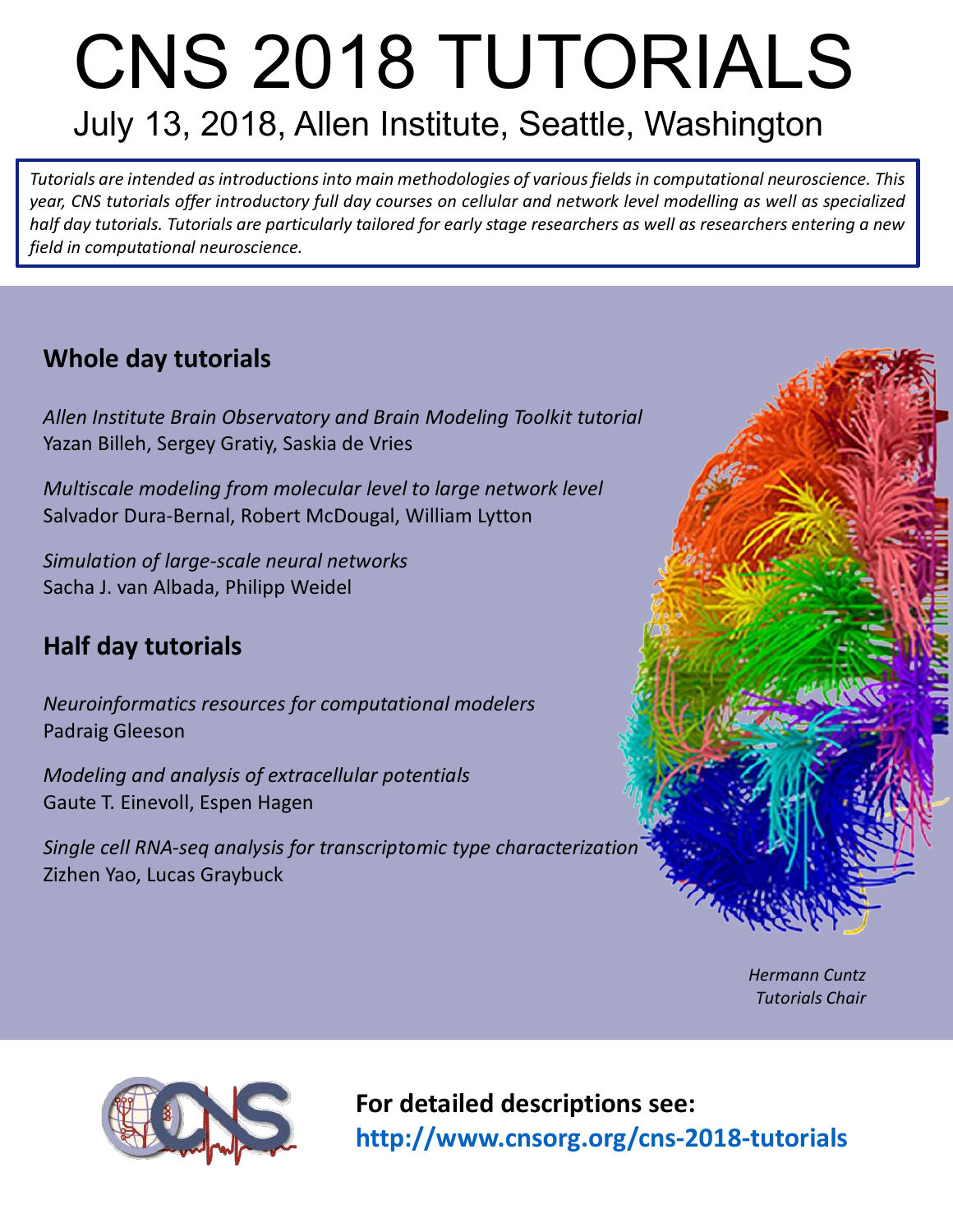### **Update from the Program Chair**

The 27th Annual Computational Neuroscience Meeting (CNS\*2018) in Seattle is shaping up to be a great event. We had an unusually large number of 309 abstract submissions this year and are expecting up to 500 participants at the meeting. Abstract acceptance has been announced, and all accepted abstracts will be presented at the meeting either as an oral presentation or as a poster.

#### **Oral presentations:**

There were 102 submissions for oral presentations. Of those that were accepted for presentation at the conference, 24 were selected for an oral format. All other accepted contributions of course will be more than welcome to present a poster. Three oral presentations will be highlighted as featured oral presentations in a 35+5 minute format, whereas the remaining talks are 15+5 minutes. The program for the oral sessions is available on the OCNS website at:

http://www.cnsorg.org/cns-2018-meeting-program.

#### **Poster presentations:**

Posters will be presented in two sessions (each poster in one of the sessions). Due to the layout of the poster hall, board dimensions, and number of presented posters, we recommend posters of maximum 86.4cm (w) x 111.7cm (h) [34'' (w) x 44'' (h)]. Note that this is some 7.2cm short of A0 portrait height. A0 portrait posters can in principle be displayed but would extend over the bottom edge of the boards by roughly 7cm (3'').

The Program Committee is looking forward to an excellent CNS\*2018 meeting in Seattle, and we are looking forward to meeting you all there!

> *Thomas Nowotny CNS Program Committee Chair*

*Thank you to the CNS\*2018 sponsors:*



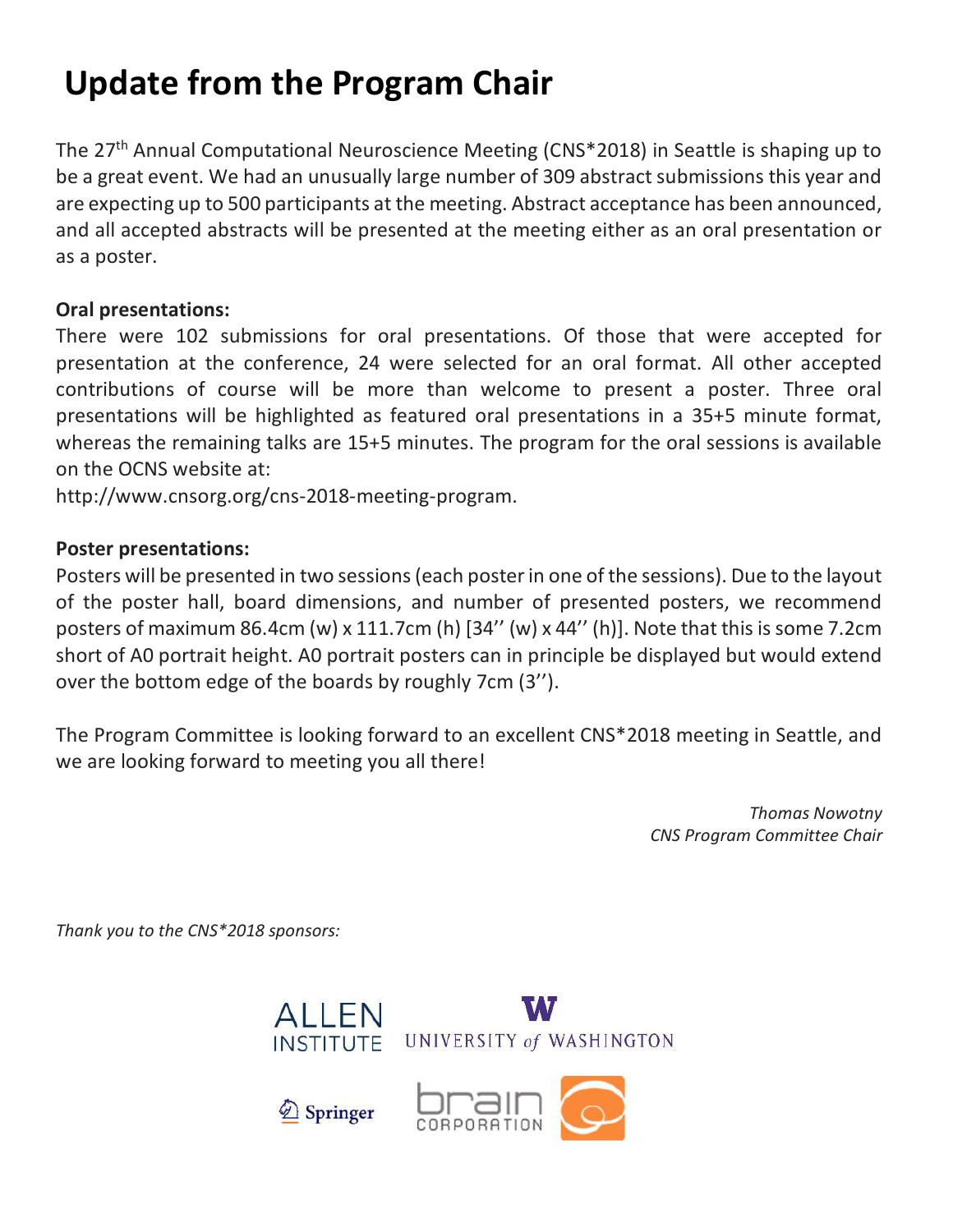## CNS 2018 WORKSHOPS July 17-18, 2018, Allen Institute, Seattle, Washington

#### **Two Day Workshop**

*Methods of Information Theory in Computational Neuroscience (July 17-18)* Organizers: Joseph T Lizier, Viola Priesemann, Justin Dauwels, Taro Toyoizumi, Alexander G Dimitrov, Lubomir Kostal, Michael Wibral

#### **One Day Workshops**

*Neuronal morphology and structure (July 17)* Organizers: Alexander D Bird, André Castro, Hermann Cuntz

*Insight gained by detailed dendritic modeling (July 18)* Organizers: Dieter Jaeger, Volker Steuber

*Bridging spatial and temporal scales in brain connectomics (July 17)* Organizers: Joana Cabral, Katharina Glomb

*Integrative theories of cortical function (July 18)* Organizers: Hamish Meffin, Stefan Mihalas, Anthony Burkitt

*Models for perceiving and learning time intervals and rhythms (July 17)* Organizers: Áine Byrne, John Rinzel, Amit Bose

*How does learning reshape the dimensionality of collective network activity? (July 18) Organizers:* Merav Stern, Guillaume Lajoie, Rainer Engelken

*Towards new models for cognitive flexibility (July 18)* Organizer: Rajeev Rikhye

*Dynamics of rhythm generation (July 17)* Organizer: Gennady Cymbalyuk

#### **Half Day Workshops**

*Neuroscience Gateway and large scale neural systems simulations and tools (July 17)* Organizers: Amit Majumdar, Subhashini Sivagnanam, Ted Carnevale

*Developing, standardizing, and sharing large scale cortical network models (July 17)* Organizer: Padraig Gleeson

*Martin Zapotocky Workshops Chair*



**For detailed descriptions see: http://www.cnsorg.org/cns-2018-workshops**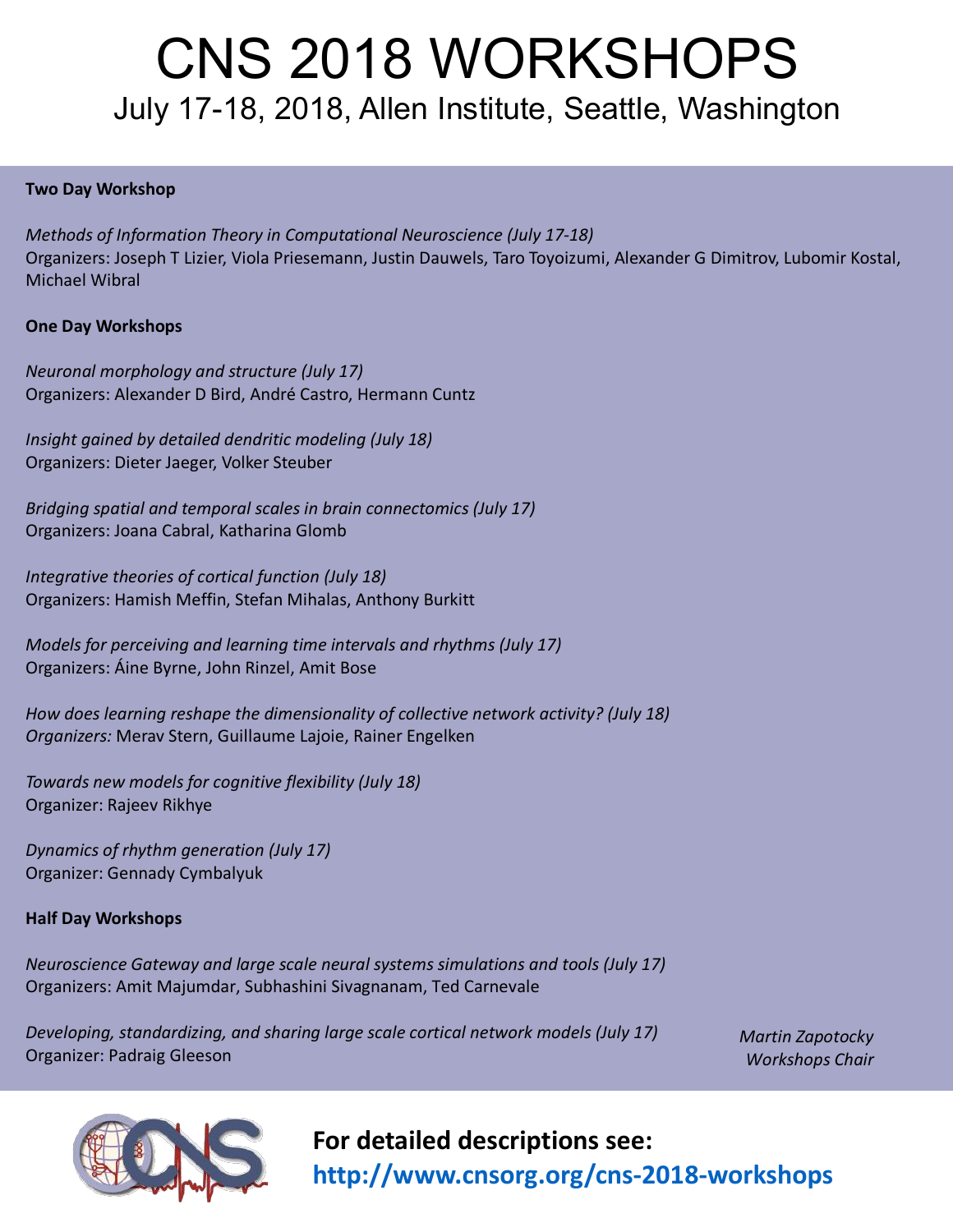## Featured Resource *for Computational Neuroscience*





**NeuroElectro** (neuroelectro.org) makes electrophysiological measurements for specific neuron types publicly accessible for wide-spread comparison and reuse. Measurements include membrane properties and spike characteristics such as resting membrane potential and spike width. Currently, the database is populated from 968 curated articles with values obtained using data recorded under control conditions.



Curated data collected from publications are displayed in graphical form by property type. Here, the blue dots show data from multiple publications on thalamic relay cells. Hovering over a dot reveals the precise value and data source. Data also can be accessed as a bulk download or by querying a RESTful API.

Recent work has used data from NeuroElectro to understand 1) how experimental conditions, like ionic solutions, affect experimental reproducibility (Tebaykin et al, 2017); and 2) how gene expression patterns obtained via a sister database at neuroexpresso.org are correlated with electrophysiological variability (Tripathy et al, 2017).

> *Shreejoy Tripathy, University of British Columbia & Rick Gerkin, Arizona State University*

Do you have a favorite software tool or online resource? Users and developers are welcome to contribute short articles of broad interest to OCNS members. Contact us at newsletter@cnsorg.org.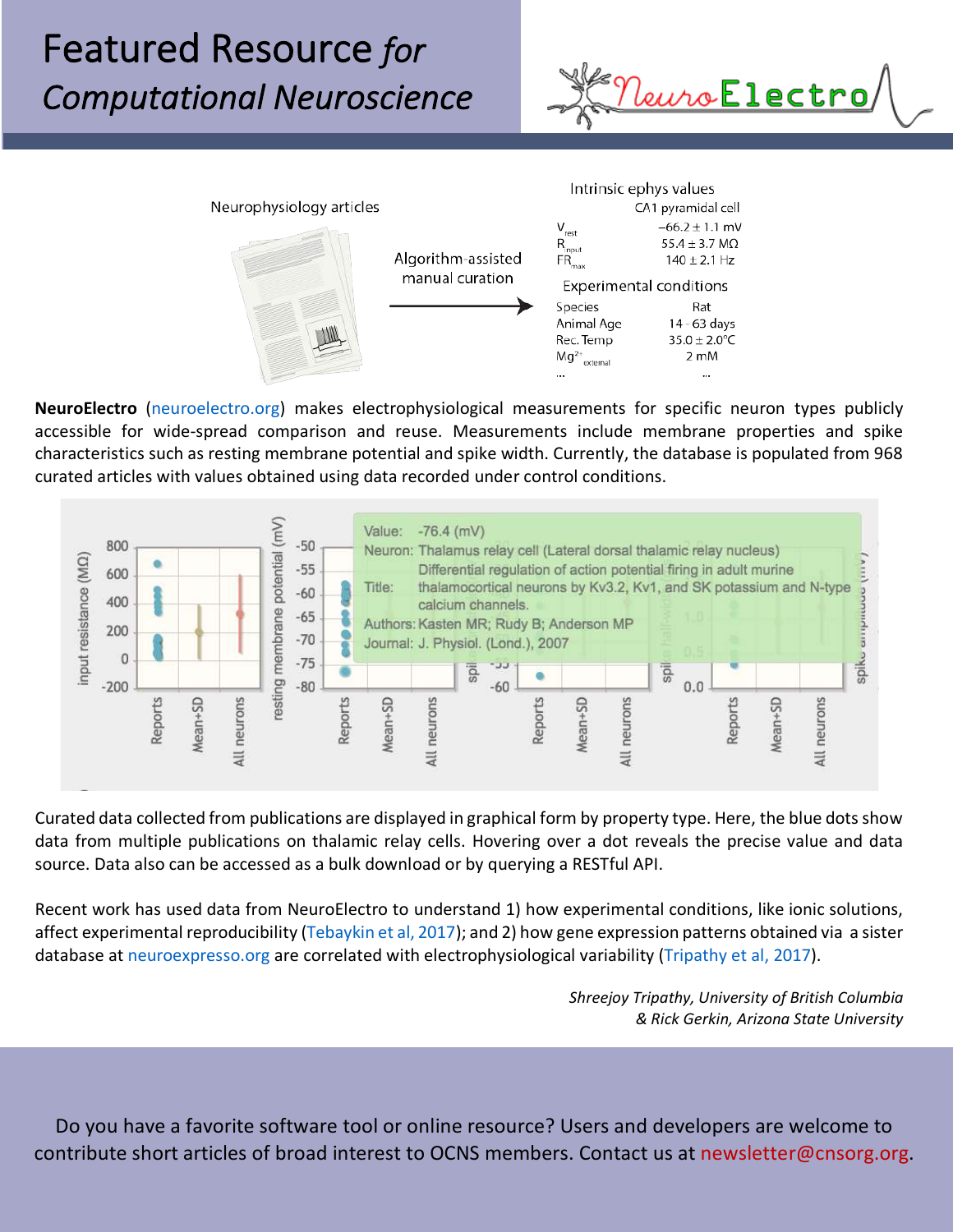## **Education & Training in Computational Neuroscience**



### International Neuroinformatics Coordinating Facility TrainingSpace – Linking Training Resources into a Global Hub

**TrainingSpace** is an online "hub" linking world-class neuroinformatics training resources developed by the INCF community and partners such as FENS, HBP, IBRO, OHBM, and the BD2K- and iNeuro Training initiatives. With TrainingSpace, we aim to make already existing training materials more visible and to preserve lectures and material from courses funded in whole or in part by the INCF.



INCF Training Space can be found at https://training.incf.org/ and will offer:

- introductory material on neuroinformatics for neuroscience programs, and tutorials for specific tools and subjects, and
- help guiding lecturers to content that can be useful in setting up or developing a course further.

Future additions: career paths, study guides, and curricula to help students discover which subjects and sub-fields are relevant for them.

*Computational neuroscience* is one of the pilot subjects for TrainingSpace. Computational neuroscientists tend to have diverse backgrounds, so we aim to guide students from different fields to background material they don't yet have in their educational background – such as maths, statistics, programming, or neurobiology -- before progressing to more complex material requiring this knowledge. A significant part of the content will come from partnerships with other organizations that provide training in neuroscience and related subjects. In addition, we offer funding for courses with the condition that course material should be made available through TrainingSpace, for instance by filming lectures.

#### *How to help:*

 Ξ

> Film your courses and seminars and tell us! Found a good lecture series on YouTube? Send us a link! Help us view, review, and summarize videos! *Malin Sandström* Contact us at trainingspace@incf.org. *Community Engagement Officer, INCF*